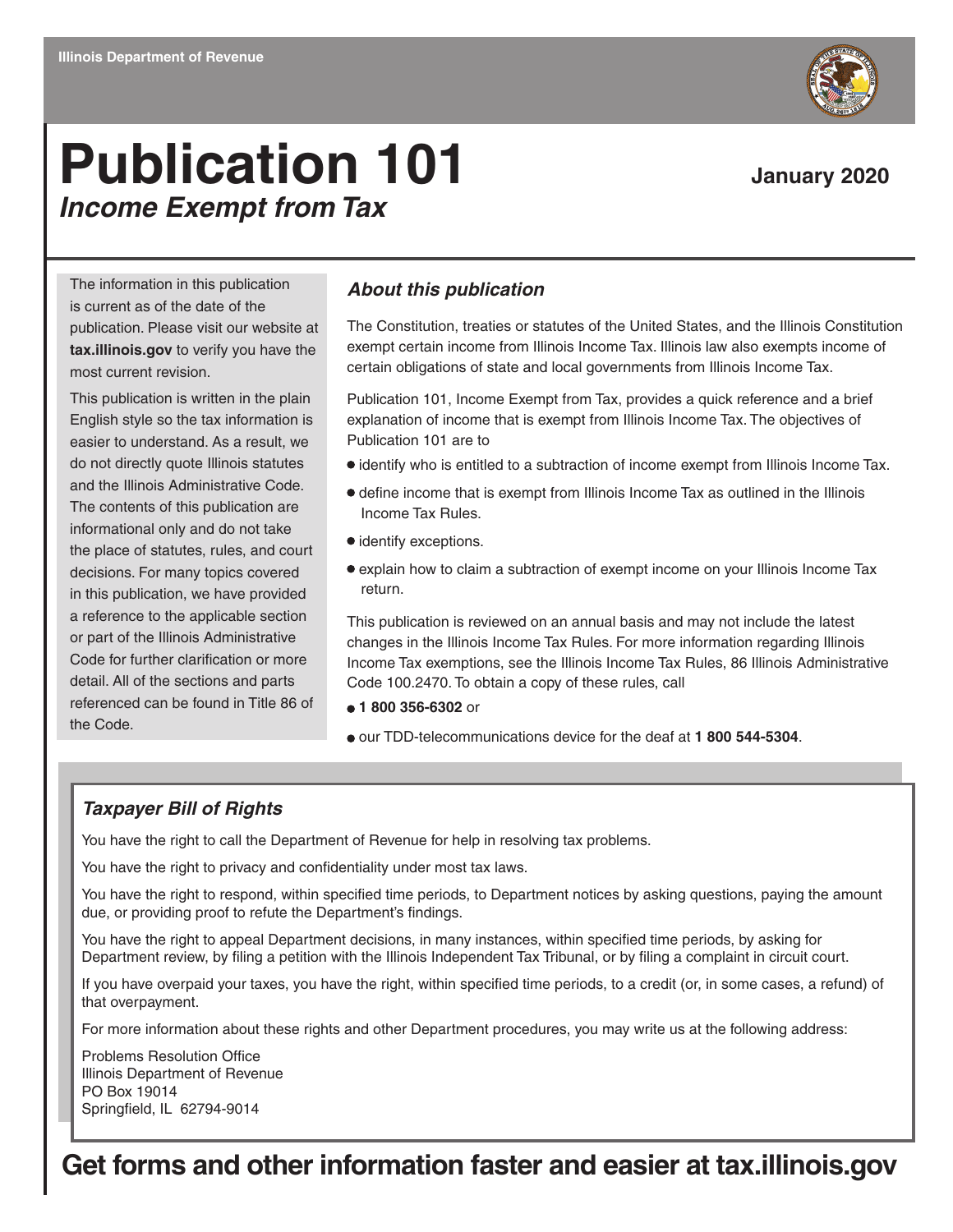# *Contents*

### *General Information*

| What if I have income from obligations of the United States Government? 3             |
|---------------------------------------------------------------------------------------|
| What federally-taxable income is exempt from Illinois Income Tax by other             |
| What other income is exempt from Illinois Income Tax by federal statutes? 4           |
| What if I have distributions from money market trusts (mutual funds)? 4               |
| What if I have interest from obligations of state and local governments               |
| What other income is exempt from Illinois Income Tax by reason of Illinois statute? 5 |
|                                                                                       |
| How do I figure the amount of exempt income I am entitled to subtract on my           |
| How do I get a refund of tax that I already paid in error on income that was not      |

|--|--|--|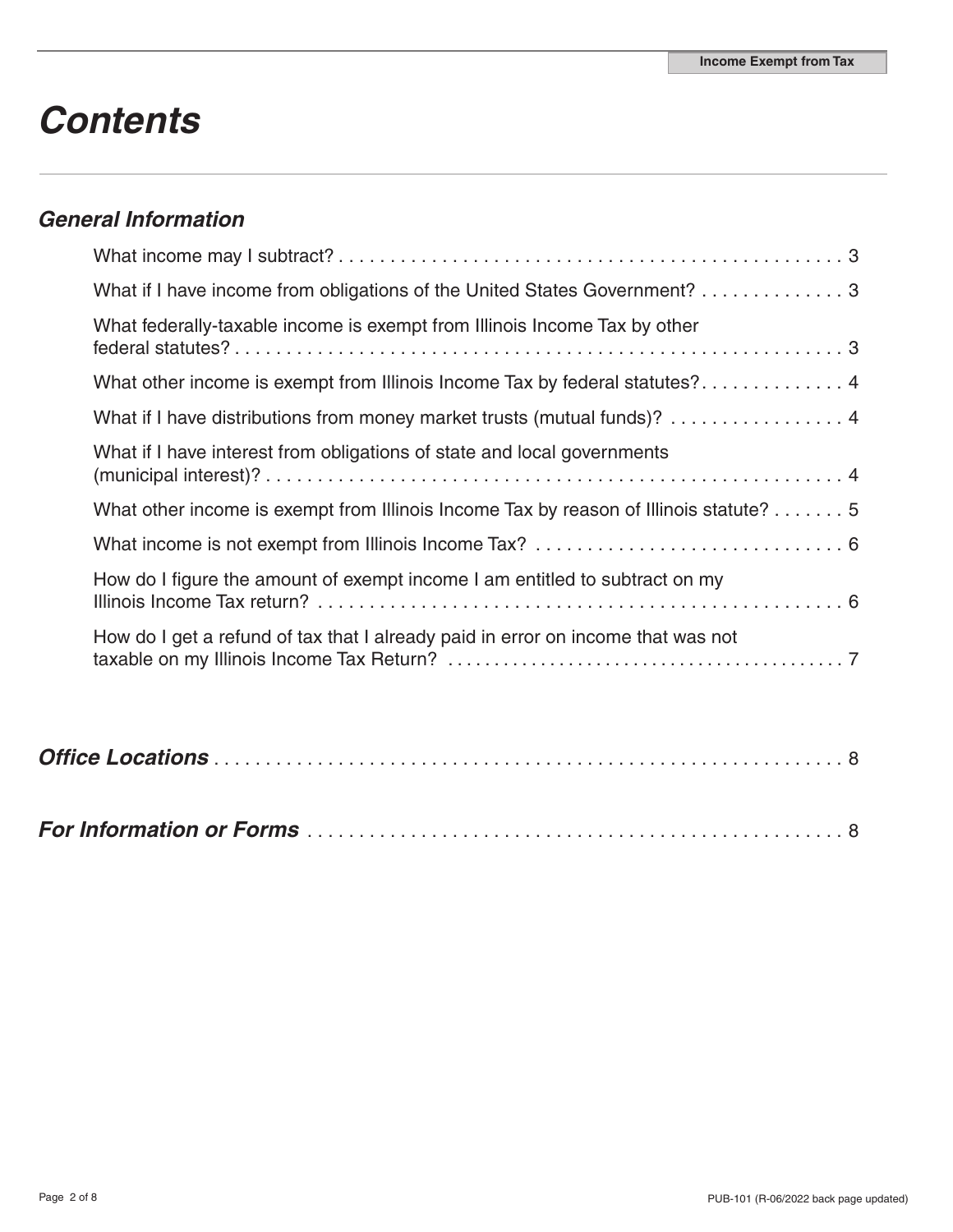# *General Information*

### *What income may I subtract?*

You are entitled to subtract an amount equal to all amounts that are exempt from income tax providing these amounts are included in your Illinois base income.

If you receive income from bonds or other obligations that are exempt from Illinois Income Tax, the exempt amount you are entitled to claim is the interest net of bond premium amortization.

### *What if I have income from obligations of the United States Government?*

If you have income from stocks and obligations of the United States Government that is included in your Illinois base income, you may subtract the total amount of income and interest on the obligations from your Illinois base income.

"Obligations of the United States" are those obligations issued "to secure credit to carry on the necessary functions of government." These exemptions are aimed at protecting the "Borrowing" and "Supremacy" clauses of the Constitution.

Tax-exempt credit instruments

- are written documents,
- bear interest.
- are binding promises by the United States to pay specified sums at specified dates, and
- have congressional authorization which also pledges the faith and credit of the United States in support of the promise to pay.

**ENote +** If you have a governmental obligation that is secondary, indirect, or contingent (*e.g.,* a guaranty of a nongovernmental obligor's primary obligation to pay the principal amount and interest on a note), it is **not exempt** from income tax.

The following types of income are exempt from Illinois Income Tax:

- Interest on U.S. Treasury bonds, notes, bills, certificates, and savings bonds
- Income from GSA Public Building Trust Participation Certificates: First Series, Series A through E; Second Series, Series F; Third Series, Series G; Fourth Series, Series H and I

#### *What federally-taxable income is exempt from Illinois Income Tax by other federal statutes?*

Federal statutes exempt specific types of income from state income tax. The income from notes, bonds, debentures, and other similar obligations issued by the following is exempt from Illinois Income Tax:

- $\bullet$  **Banks for Cooperatives**
- **Commodity Credit Corporation**
- **Farm Credit System Financial Assistance Corporation (Financial Assistance Corporation)**
- **Federal Deposit Insurance Corporation**
- **Federal Farm Credit Banks**
- **Federal Home Loan Banks**
- **Federal Intermediate Credit Banks**
- **Federal Land Banks and Federal Land Bank Association**
- **Federal Savings and Loan Insurance Corporation**
- **Financing Corporation (FICO)**
- **General Insurance Fund**

Includes debentures issued under the War Housing Insurance Law; General Insurance Fund to acquire rental housing projects; or Armed Services Housing Mortgage Insurance Debentures issued by the General Insurance Fund.

- **National Credit Union Administration Central Liquidity Facility**
- **Production Credit Association**
- **Railroad Retirement Act**

Includes annuity and supplemental annuity payments as qualified under the Railroad Retirement Act of 1974. Please be sure to use the line specified on your Illinois Income Tax return for this item.

- **Railroad Unemployment Insurance Act**  Includes unemployment benefits paid pursuant to the Railroad Unemployment Insurance Act.
- **Resolution Funding Corporation**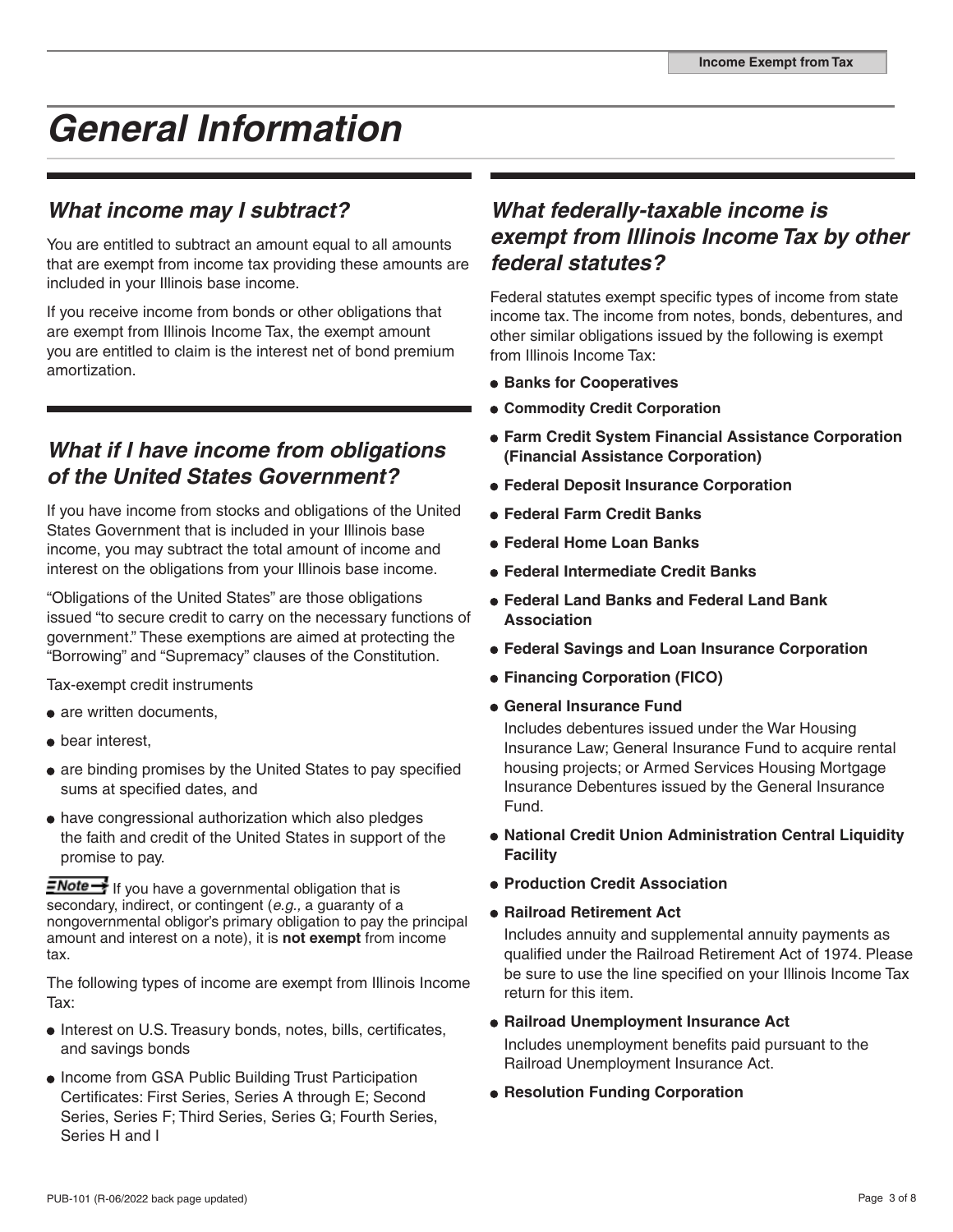- **Special Food Service Program**  Includes assistance to children under the Special Food Service Program.
- **Student Loan Marketing Association**
- **Tennessee Valley Authority**
- **United States Postal Service**

#### *What other income is exempt from Illinois Income Tax by federal statutes?*

The following items are also exempt from Illinois Income Tax, but the income received is **not** presently included in your federal taxable income. You must list these federally tax-exempt items as additions on your Illinois Income Tax return. Then, you may list them as subtractions when figuring your Illinois base income.

- **Bonds issued by the government of Guam**
- **Bonds issued by the government of Puerto Rico**
- **Bonds issued by the government of the Virgin Islands**
- **Bonds issued by the government of American Samoa**
- **Bonds issued by the government of the Northern Mariana Islands**
- **Mutual mortgage insurance fund bonds** Income from such debentures is issued in exchange for property covered by mortgages insured after February 3, 1988.

#### *What if I have distributions from money market trusts (mutual funds)?*

If you have distributions from money market trusts (even if the obligations are owned indirectly through owning shares in a mutual fund), you may subtract that portion of income received from any of the obligations that are listed in this publication under "What if I have income from obligations of the United States Government?" and "What income is exempt from Illinois Income Tax by other federal statutes?" Your distribution is exempt from Illinois Income Tax if the fund invests

exclusively in these state tax exempt obligations. The entire amount of the distribution (income) from the fund may be subtracted.

- in both exempt and nonexempt obligations. The amount represented by the percentage of the distribution that the mutual fund identifies as exempt may be subtracted.
- $\bullet$  in those obligations listed even if the fund does not identify an exempt amount or percentage. You may figure your subtraction by using a fraction. Use the amount invested by the fund in state-exempt U.S. obligations as the numerator. Use the fund's total investment as the denominator. Multiply the total distribution by the fraction.

 $\frac{1}{\sqrt{1-\frac{1}{c}}}$  Use the year-end amounts to figure the fraction if the percentage ratio has remained constant throughout the year. If the percentage ratio has not remained constant, take the average of the ratios from the fund's quarterly financial reports.

#### *What if I have interest from obligations of state and local governments (municipal interest)?*

Income from state and local obligations (municipal interest), which is tax-exempt for federal purposes, is **not exempt** from Illinois Income Tax except where legislation has been specifically adopted to provide for an exemption. You **must** report all federally tax-exempt income as an addition on your Illinois Income Tax return. You may then subtract income reported from only those bonds or obligations listed below to which you own title. Income from these bonds is **not exempt** if the bonds are owned indirectly through owning shares in a mutual fund.

If you are unable to determine whether your income is taxable, you should contact the issuer of the bond.

Income from bonds and notes either issued by, received from, or as the result of the following is exempt from Illinois Income Tax:

- **Illinois Housing Development Authority** Does not include housing-related commercial facilities notes and bonds.
- **Export Development Act of 1983**
- **Illinois Development Finance Authority Act**

Includes only bonds and notes issued pursuant to Sections 7.50 - 7.61, specifically, venture fund and infrastructure bonds.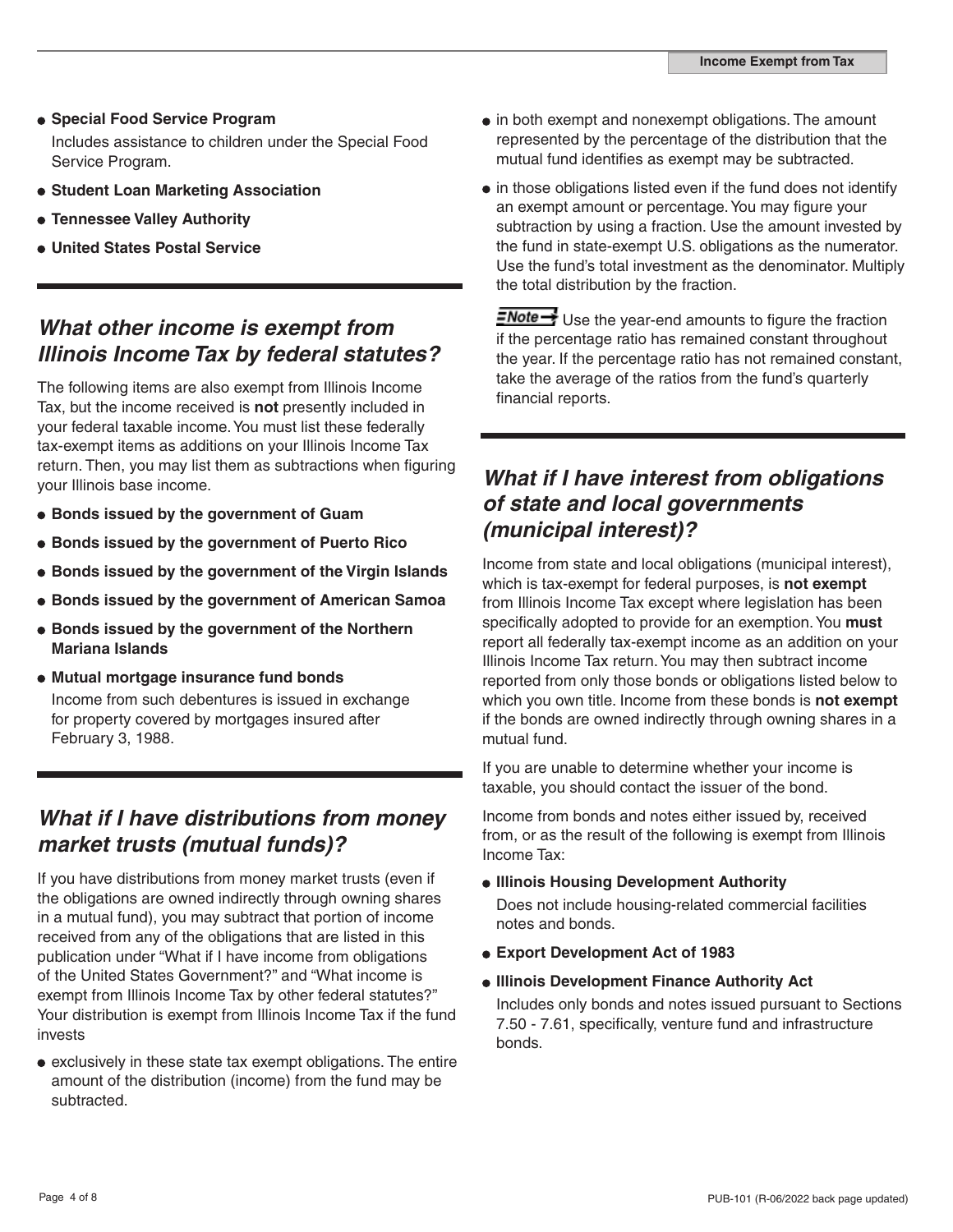- **Quad Cities Regional Economic Development Authority** Includes only bonds and notes that the Authority has declared to be exempt.
- **College Savings Bonds**

Includes only bonds and notes issued under the General Obligation Bond Act in accordance with the Baccalaureate Savings Act.

- **Illinois Sports Facilities Authority**
- **Higher Education Student Assistance Act** Includes only bonds and notes issued on or after September 2, 1988.
- **Illinois Development Finance Authority Act** Includes only bonds and notes issued pursuant to Sections 7.80 - 7.87 under the Asbestos Abatement Finance Act.
- **Rural Bond Bank Act**
- **Illinois Development Finance Authority** Includes only bonds and notes issued in accordance with the Asbestos Abatement Finance Act.
- **Quad Cities Interstate Metropolitan Authority**  Includes only bonds and notes issued under the Quad Cities Interstate Metropolitan Authority Act.
- **Southwestern Illinois Development Authority** Includes only bonds and notes issued pursuant to the Southwestern Illinois Development Authority Act.
- **Illinois Finance Authority**

Includes only bonds and notes issued under the Local Government Article and the Financially Distressed City Program in the Illinois Finance Authority Act.

- **Illinois Finance Authority Illinois Power Agency** Includes only bonds issued by the Other Powers Article of the Illinois Finance Authority Act.
- **Central Illinois Economic Development Authority** Includes only bonds issued under the Central Illinois Economic Development Authority Act.
- **Eastern Illinois Economic Development Authority** Includes only bonds issued under the Eastern Illinois Economic Development Authority Act.
- **Southeastern Illinois Economic Development Authority** Includes only bonds issued under the Southeastern Illinois Economic Development Authority Act.
- **Southern Illinois Economic Development Authority** Includes only bonds issued under the Southern Illinois Economic Development Authority Act.
- **Upper Illinois River Valley Development Authority** Includes only bonds issued under the Upper Illinois River Valley Development Authority Act.
- **Illinois Urban Development Authority** Includes only bonds issued under the Illinois Urban Development Authority Act.
- **Western Illinois Economic Development Authority** Includes only bonds issued under the Western Illinois Economic Development Authority Act.
- **Downstate Illinois Sports Facilities Authority** Includes only bonds issued under the Downstate Illinois Sports Facilities Authority Act.
- **Will-Kankakee Regional Development Authority** Includes only bonds issued under the Will-Kankakee Regional Development Authority Law.
- **Tri-County River Valley Development Authority** Includes only bonds issued under the Tri-County River Valley Development Authority Law.
- **New Harmony Bridge Authority**

Includes only bonds issued under the New Harmony Bridge Authority Act.

**New Harmony Bridge Bi-State Commission** Includes only bonds issued under the New Harmony Bridge Interstate Compact Act.

#### *What other income is exempt from Illinois Income Tax by reason of Illinois statute?*

The following types of other income are exempt from Illinois Income Tax:

- Income earned on investments in the Home Ownership Made Easy Program.
- Income earned by certain trust accounts established under the Illinois Pre-Need Cemetery Sales Act. Section 16(f) of the Illinois Pre-Need Cemetery Sales Act provides that: "because it is not known at the time of deposit or at the time that income is earned on the trust account to whom the principal and the accumulated earnings will be distributed, for purposes of determining the Illinois Income Tax due on these trust funds, the principal and any accrued earnings or losses relating to each individual account shall be held in suspense until the final determination is made as to whom the account shall be paid."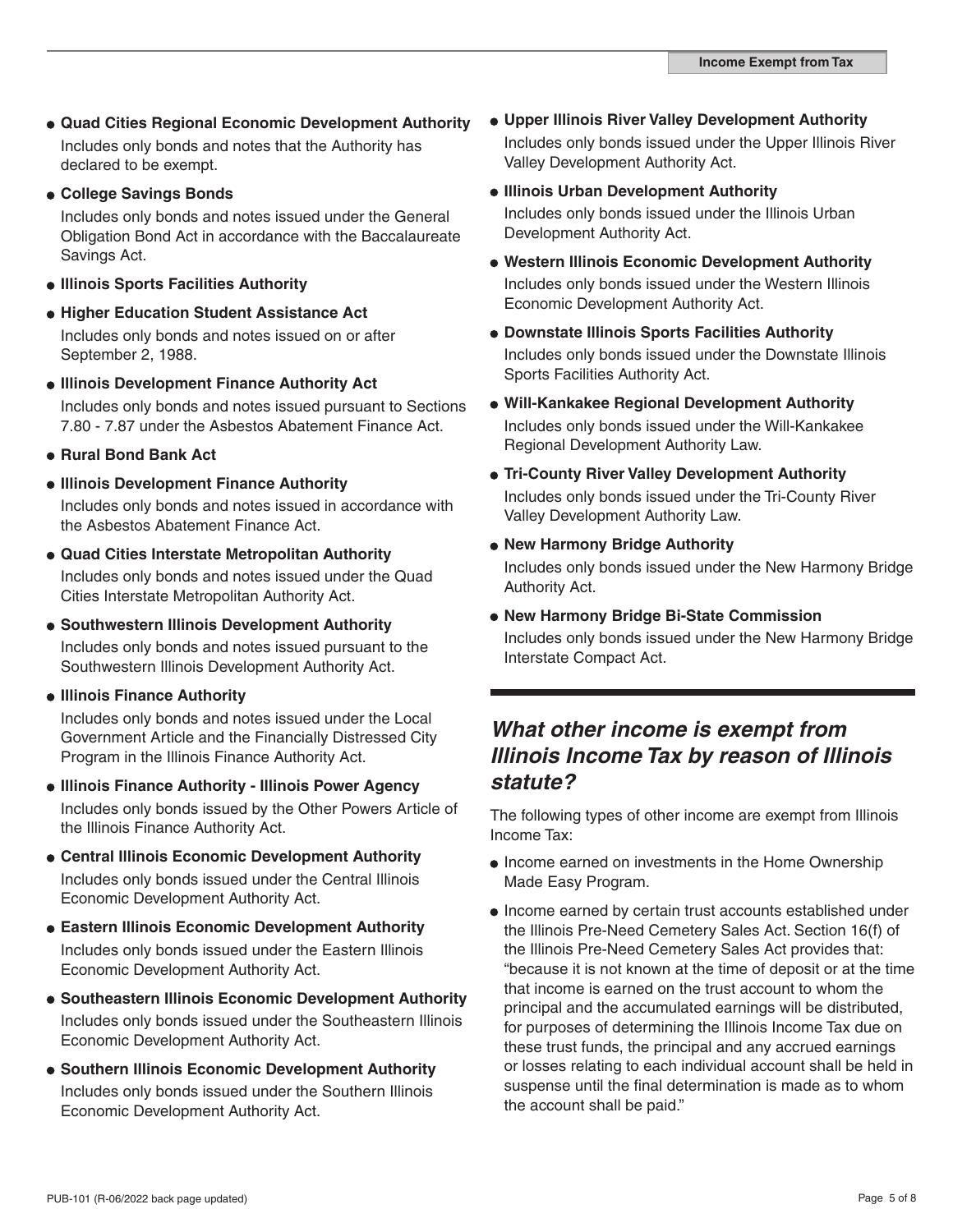- Income in the form of education loan repayments made for primary care physicians who agree to practice in designated shortage areas for a specified period of time under the terms of the Family Practice Residency Act.
- Income earned by nuclear decommissioning trusts established pursuant to Section 8-508.1 of the Public Utilities Act. The terms "decommissioning trust" or "trust" mean a fiduciary account in a bank or other financial institution established to hold the decommissioning funds provided by the Public Utilities Act for the eventual purpose of paying decommissioning costs, which shall be separate from all other accounts and assets of the public utility establishing the trust.
- Reparations or other amounts received as a victim of persecution for racial or religious reasons by Nazi Germany or any other Axis regime that are included in your federal taxable income. Also include any reparations or other amounts received as an heir of such victim that are included in your federal taxable income.
- Income earned from college savings programs under Section 55 of the Illinois Prepaid Tuition Act or Section 16.5 of the State Treasurer Act, except distributions that are not used for tuition, fees, school supplies, and other qualified expenses. These programs are commonly known as the Bright Start and Bright Directions College Savings Programs and the College Illinois prepaid tuition program. For tax years beginning on or after January 1, 2007, this exemption also applies to any plan qualifying under Section 529 of the Internal Revenue Code that complies with the disclosure requirements of the College Savings Plan Network and that annually informs Illinois residents about in-state programs.

**ENote** For tax years ending on or after December 31, 2002, and before December 31, 2005, contributions to the Bright Start program under the State Treasurer Act are deductible.

For tax years ending on or after December 31, 2005, up to \$10,000 in contributions (\$20,000 if married filing jointly) to the Bright Start or Bright Directions programs and the College Illinois prepaid tuition fund are deductible.

• Income earned from qualified ABLE accounts under Section 16.6 of the State Treasurer Act for tax years beginning on or after January 1, 2018 and prior to January 1, 2023. This is limited to a maximum of \$10,000 and exempts amounts excluded from gross income under Section 529(c)(3)(C)(i) or Section 529A(c)(1) (C) of the Internal Revenue Code. Contributions made by an employer on behalf of an employee, or matching contributions made by an employee, shall be treated as made by the employee.

The credit is limited to \$10,000 in contributions (\$20,000 if

married filing jointly) to qualified ABLE accounts.

#### *What income is not exempt from Illinois Income Tax?*

The following types of income are **not exempt** from Illinois Income Tax:

- Income from securities known as Government National Mortgage Association (GNMA) "Pass-Through Securities" or GNMA "Mortgage-Backed Securities" and income from debentures, notes, and bonds issued by the Federal National Mortgage Association (FNMA) including mortgage-backed bonds
- Interest from Federal Home Loan Mortgage Corporation (FHLMC) securities
- Daily Investment Deposit Accounts (DID) under Federal Home Loan Banks
- Accumulated interest on Internal Revenue Service tax refunds
- Income from U.S. securities acquired by a taxpayer under a repurchase agreement (repo) with a bank or similar financial organization. Such agreements are to be treated as loans.

**For example:** You loan money to the bank and receive interest in return. The securities subject to repurchase by the bank serve as collateral for the loan. The bank remains legally entitled to receive the interest payments from the issuing authority and remains the actual owner of the securities. Any tax benefit attributable to the exempt income paid by the issuing authority accrues to the bank and **not** to you.

#### *How do I figure the amount of exempt income I am entitled to subtract on my Illinois Income Tax Return?*

First, you must be sure that the item of income **is included** in your total income as shown on your Illinois Income Tax return. Most items are automatically included in your total Illinois income because they are included in your federal gross income, which is a part of your total Illinois income.

**For example:** Interest on U.S. Treasury notes is included in your federal gross income and is, therefore, included in your total income on your Illinois Income Tax return.

Other federally tax-exempt items that were **not included** on your federal return **must** be included as an addition on your Illinois Income Tax return when figuring your total Illinois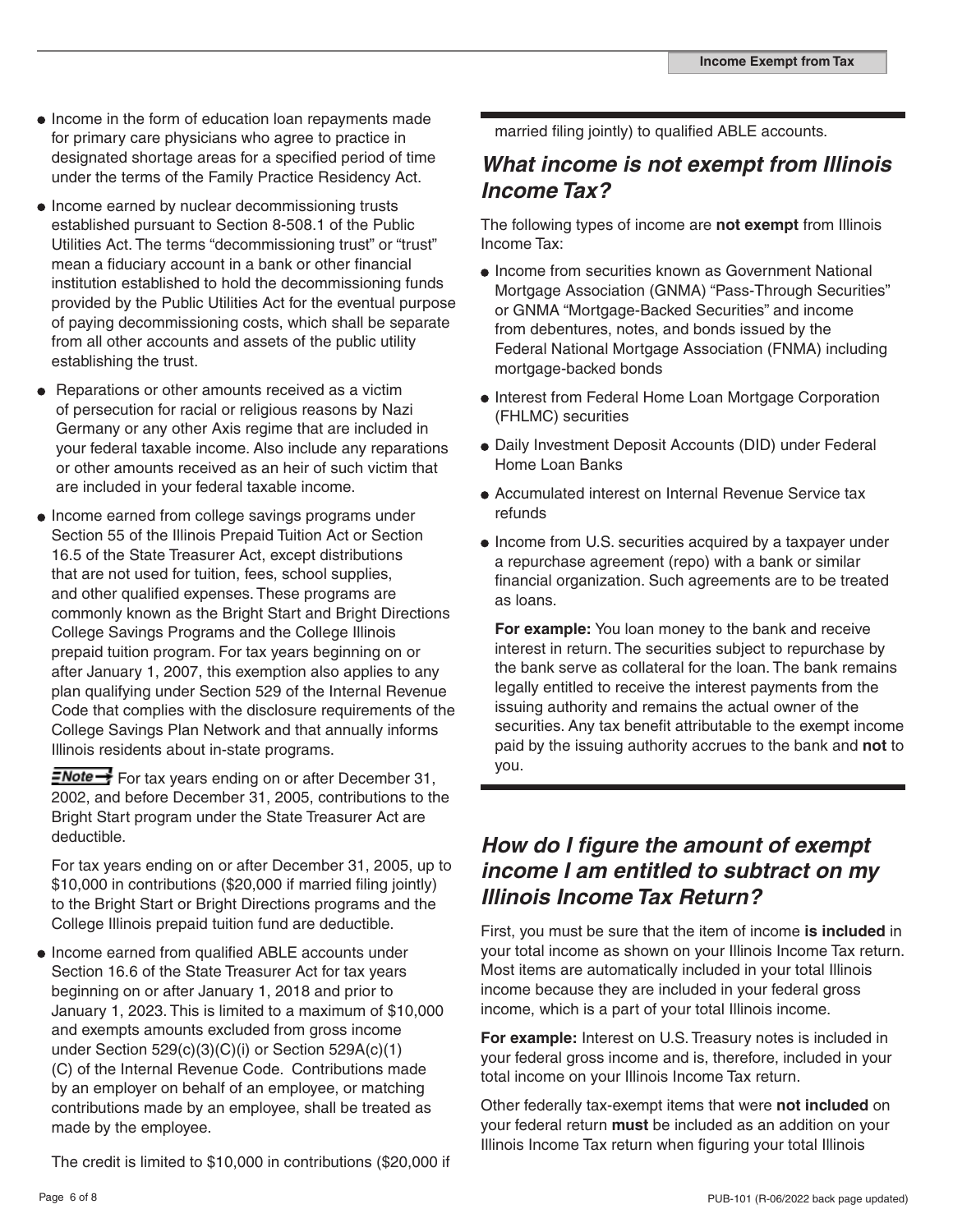income.

**For example:** Interest from an Illinois Housing Development Authority bond (municipal interest) would not be included in your federal gross income but must be included as an addition on your Illinois Income Tax return.

Then, you must determine which specific items of income are exempt from Illinois Income Tax and report these items on the specified lines on your Illinois Income Tax return and Schedule M.

**ENote** The amount of exempt income that you subtract must be reduced by any related bond premium amortization that you deducted federally.

#### *How do I get a refund of tax that I already paid in error on income that was not taxable on my Illinois Income Tax Return?*

If you paid Illinois income tax on state income that is exempt from Illinois tax, you may file an amended return to claim a refund for any year still within the statute of limitations.